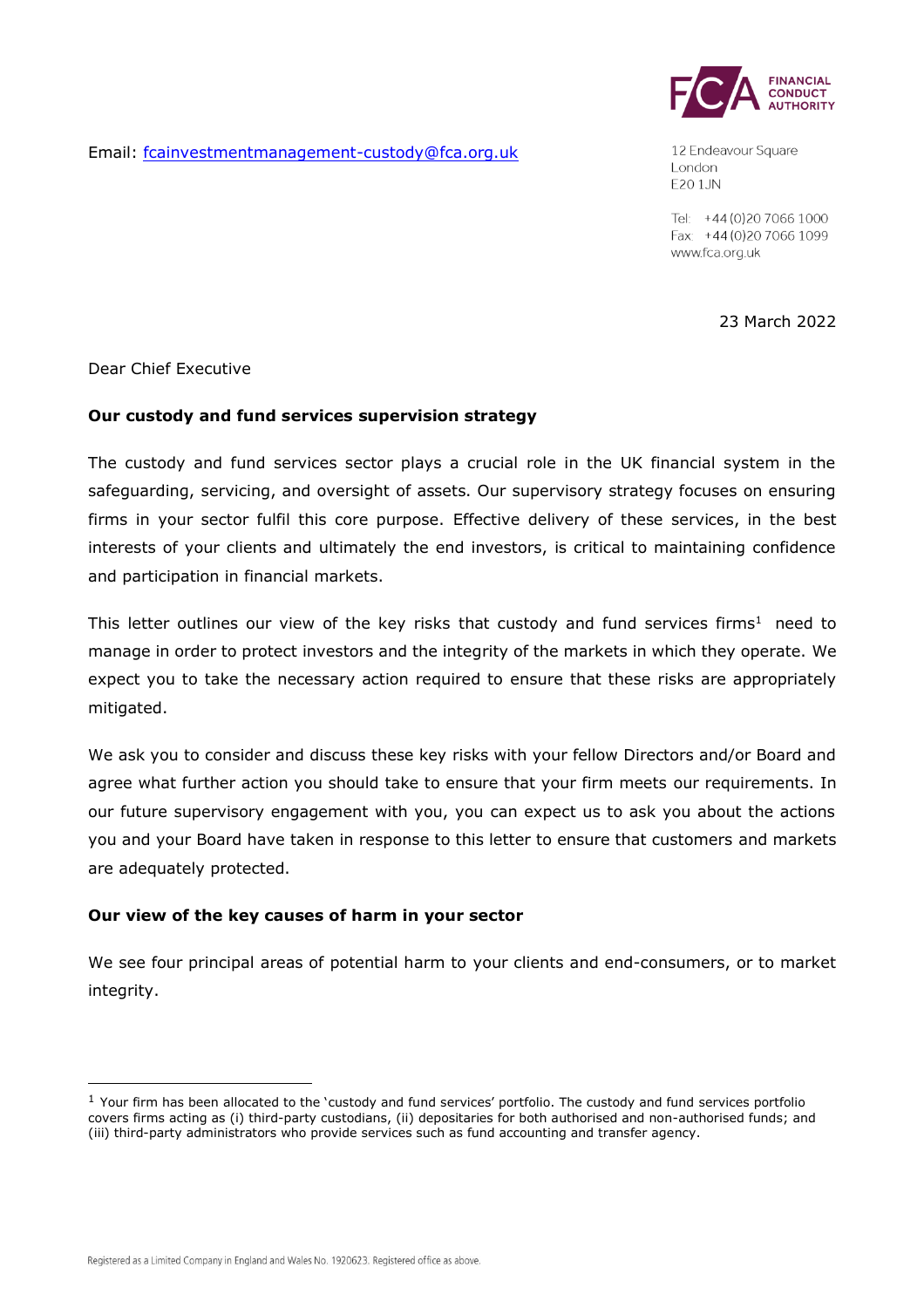- Disruption to consumers and market participants, or the loss, compromise, or lack of availability of data, due to insufficient operational resilience or weak cyber controls.
- Sub-standard oversight and control of client money and assets leading to financial losses for investors and/or an inability to recover assets efficiently.
- Inadequate depositary oversight of fund managers, and failure to take reasonable care to ensure an authorised Collective Investment Scheme (CIS) is managed in accordance with applicable rules and solely in the interests of the CIS and its unitholders.
- Inadequate oversight of business linked to high risk, illiquid or speculative investment products sold to retail investors, and failures to consider related consumer outcomes.

You are responsible for ensuring that the appropriate people at your firm understand the rules and ensure that your firm complies with them. If in any material respect you are not meeting the rules and standards, you must notify the FCA immediately setting out what you are doing to remedy any breaches.

## **Our supervisory priorities**

# Operational resilience and cyber

We note the significant dependence on technology, people and processes to deliver critical services across your sector. Operational resilience and cyber defences are key sector risks. These are also areas where we have observed significant weakness at some firms. We may seek assurances and evidence that investment programmes are sufficient to ensure that critical services are not too heavily reliant on legacy technology, resulting in resilience, or security risks. The levels of interconnectedness between systems, lack of internal knowledge on how the systems operate, and ineffective oversight of third party or intra-group service providers can all threaten resilience. These are areas where you can expect questioning on how risks have been mitigated.

We expect your firm to prevent, respond to, recover and learn from operational disruptions and to act where weaknesses have been identified. [Policy Statement PS21/3](https://www.fca.org.uk/publications/policy-statements/ps21-3-building-operational-resilience) sets out our final rules and guidance on building operational resilience, and these come into force on 31 March 2022. By 31 March 2022, in scope firms must have identified their important business services, set impact tolerances for maximum tolerable disruption and carried out mapping and testing to a level of sophistication necessary to do so. These firms must also have identified any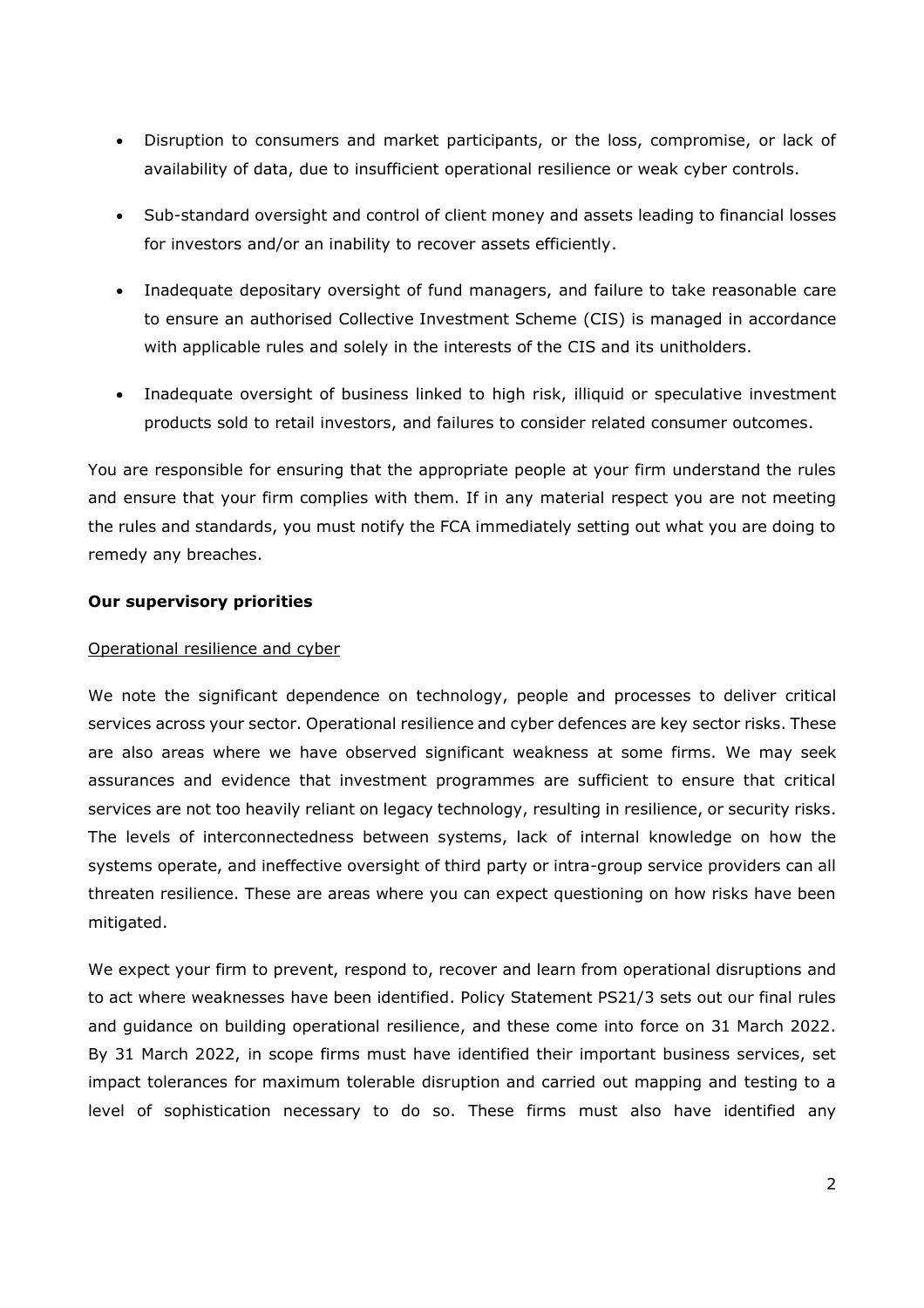vulnerabilities in their operational resilience. As soon as practicable after March 2022, and no later than 31 March 2025, in scope firms must have performed mapping and testing so that they are able to remain within impact tolerances for each important business service, and must have made the necessary investments to enable them to operate consistently within impact tolerances.

Given the sensitivity of the confidential investor data you hold, you need to ensure that the services you provide to the market are underpinned by robust security measures. This includes ensuring sufficient protection and security of data from loss, theft, misuse, alteration or destruction. Firms we have identified as posing a greater risk of harm are now subject to proactive technology reviews. We may choose additional firms for an ad-hoc review, including through utilising our cyber and operational resilience assessment tools and our threat-led penetration testing scheme (CBEST).

If your firm suffers material technological failures or cyber-attacks, we expect you to contact us promptly as part of your responsibilities under **Principle 11**. SUP 15.3 sets out additional rules and guidance on when the FCA would expect notice of matters relating to a firm. This means that we expect a firm to report material operational incidents. An incident may be material if it: results in a significant loss of data, results in the unavailability or loss of control of your IT systems, affects a significant number of customers, or results in unauthorised access to your information systems. This list is not exhaustive. The current level of incident reporting from the sector is inconsistent. You should review your policies and procedures to ensure you are meeting your reporting obligations. You can report incidents by contacting your named FCA supervisor or using the channels on our [contact page](https://www.fca.org.uk/contact) if you don't have a named supervisor.

#### Protection of Custody Assets and Money (CASS)

Whenever you hold or control client money or safe custody assets as part of your business you must follow rules set out in the [Client Assets Sourcebook.](https://www.handbook.fca.org.uk/handbook/CASS/) This is essential to ensure that clients' safe custody assets and money are protected and capable of being transferred promptly if a firm fails. Compliance enhances market integrity by giving participants confidence that their money and assets are protected in case of a firm failure. Reflecting its importance, CASS will be subject to significant ongoing supervisory engagement. While there has been investment in CASS compliance by firms in this sector, we have observed weaknesses in change management (operational, regulatory and business), high dependence on legacy/end of life IT infrastructure and high levels of manual processing and controls in some cases.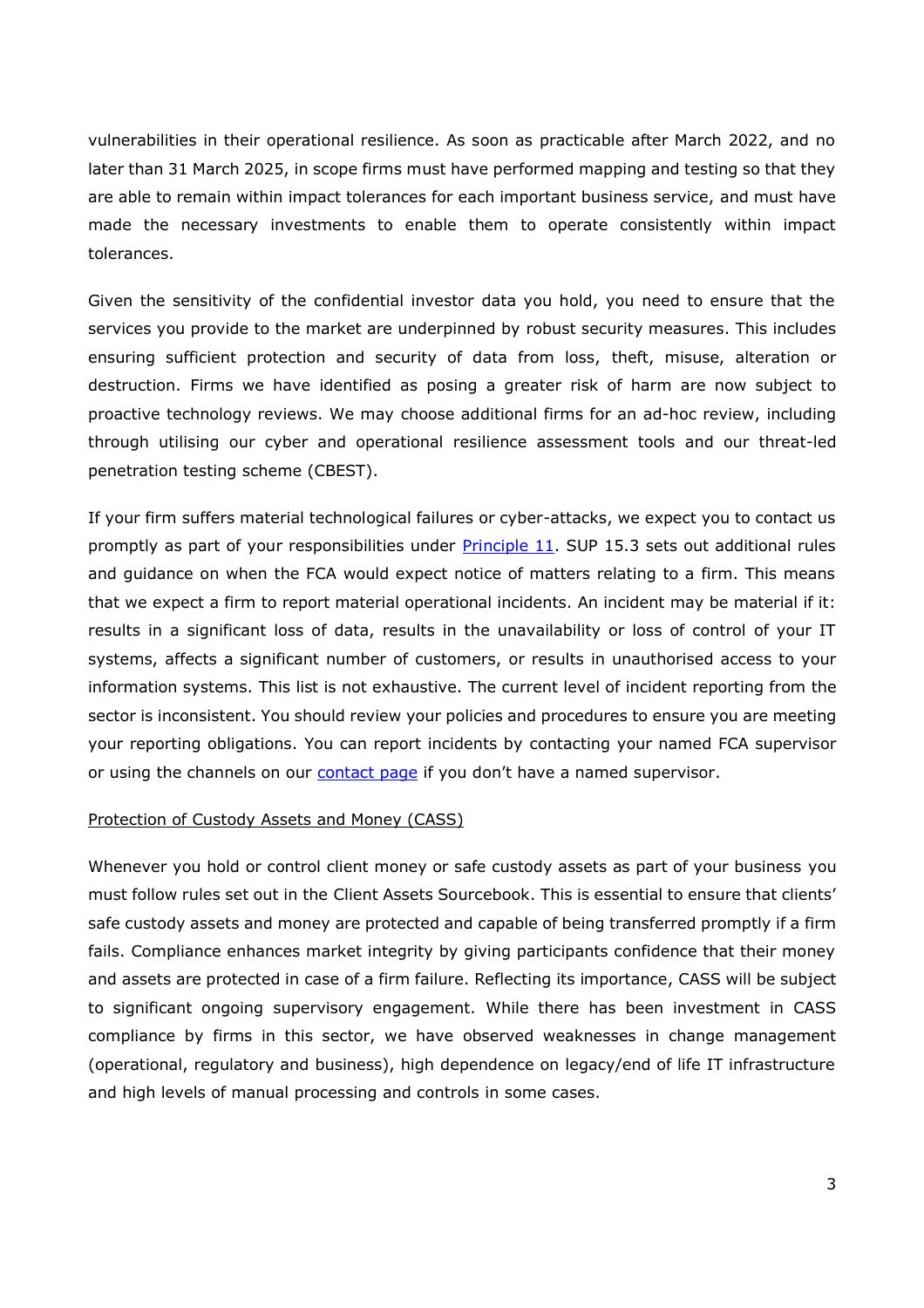We think that challenges with CASS compliance often have their root causes in poor governance and oversight, under-investment in systems, and failure fully to consider CASS impacts when managing change. We have seen cases where the root causes also include a lack of adequate CASS knowledge. We expect you to take steps to deal with these challenges if present in your firm. When considering CASS compliance, we will act where we see firms falling below expectations, and will be prepared to use the full range of regulatory tools, including enforcement action where we identify serious misconduct.

Aside from compliance with existing standards, the sector faces significant technological change. We expect firms to have considered and to be appropriately prepared for technological developments, such as potentially increasing use of distributed ledger technology (DLT). Adequate preparation now is likely to help ensure that you can better manage the risk of disruption that can be caused by change, both for your clients and your business model.

### Depositary oversight

Depositaries have an important role in overseeing the activities of managers of authorised funds. When doing so, depositaries of these funds must act honestly, fairly, professionally, independently and solely in the interest of fund investors. We continue to observe weaknesses in depositaries' oversight and often an absence of effective challenge of the fund manager. This can lead to potential harm to unitholders and investors. We also have concerns about the robustness of controls used to oversee fund liquidity, and investment and borrowing limits. We have seen examples of a lack of holistic judgements in these areas, including for example a narrow interpretation of the applicable COLL rule requiring a 'prudent spread of risk' and the lack of policies or procedures related to it.

Where you undertake this role, we expect you to assure yourself that you undertake your oversight function effectively. We may seek evidence that firms have an appropriate level of access to an AFM's operations, adequate resourcing and ask firms to demonstrate that they have been able to challenge AFMs effectively in investors' and unitholders' interests.

#### Speculative and illiquid investments

Speculative and illiquid investments, such as mini-bonds, are often very high risk and are unlikely to be suitable for most retail investors. These securities are not normally covered by protections under the Financial Services Compensation Scheme, may be unregulated, can have a high instance of scams and may offer unrealistic returns. We have not observed custody and fund service firms manufacturing or promoting these products. However, firms in this sector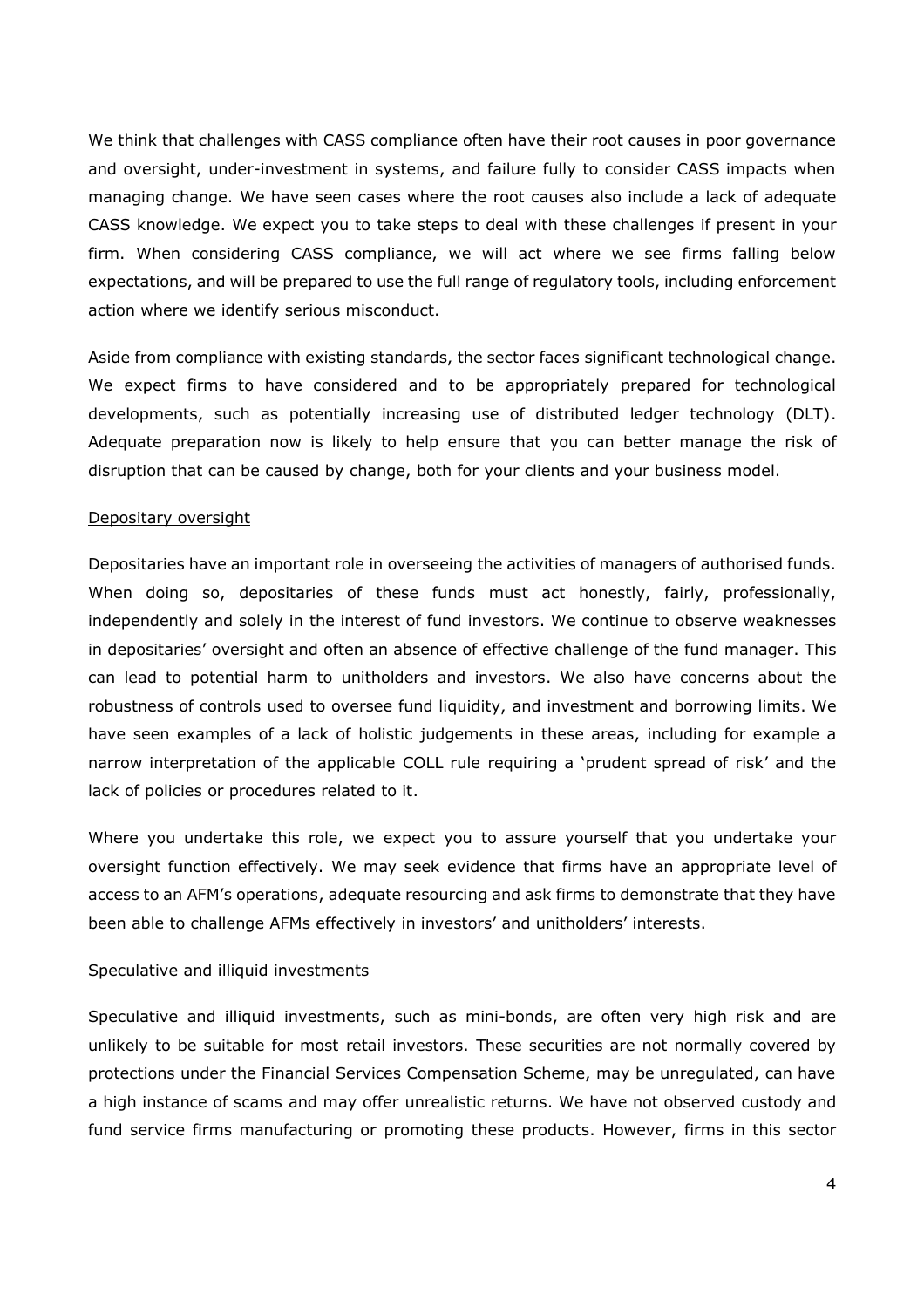may contract with and provide services to the issuers or promoters of these products, such as trustee, safekeeping and administrative services. In some cases, FCA regulated custody and fund services firms may inadvertently provide increased legitimacy to the marketing of unregulated products. Promoters of these products may exploit the FCA badge of a regulated entity from which it is procuring services, to create false confidence surrounding a product, marketing claims or consumer protections.

In our supervision of your sector, we have observed a small number of instances where firms have displayed a disregard for consumer outcomes in their activities and inadequate due diligence on parties with which they have contracted. Where your firm is engaged in unregulated activity related to speculative and illiquid investments, firms are still subject to certain relevant regulatory requirements, including specific Principles for Business. They need always to demonstrate that they are satisfying the minimum requirements for authorisation as set out in Schedule 6 FSMA.

We expect to examine firms which provide services for speculative and illiquid investments. Where we determine that there is evidence of serious misconduct, we may take disciplinary action against a firm or an individual.

### Market and regulatory changes

We expect firms to keep abreast of, and adequately prepare for market developments and regulatory change. One recent change in regulatory requirements is the Investment Firms Prudential Regime (IFPR). IFPR came into force on 1 January 2022. It refocuses prudential requirements and expectations away from a sole focus on the risks firms face, to also consider and look to ensure adequate capital to manage the potential harm firms can pose to consumers and markets. We expect you to understand how the new standards apply to your firm.

Firms in this sector typically have business models that rely heavily on technology and often have complex system infrastructures. We want firms in the sector to understand how future technology developments could impact the services that they offer, as well as understanding if there are risks to your business model that could be caused by disruption from new technology, and to plan appropriately.

#### **Next steps**

If you have any queries about this letter, please contact our dedicated Supervision Hub on 0300 500 0597. This is the primary contact for your firm's day-to-day interactions with the FCA.